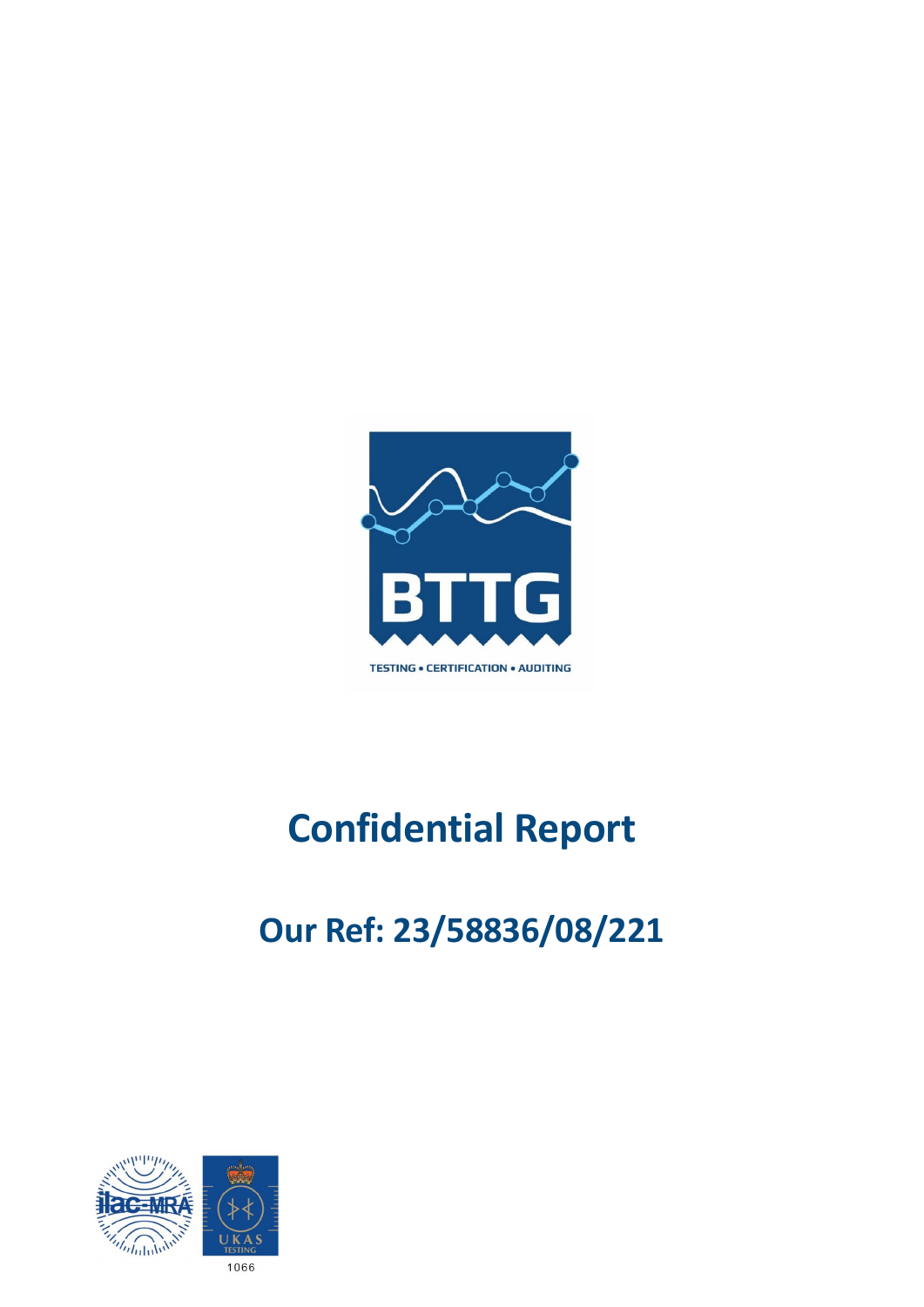|                                           | Wira House, West Park Ring Road, Leeds, LS16 6QL, UK.<br>Telephone: +44 (0) 113 259 1999<br>Email: info@bttg.co.uk<br>: www.bttg.co.uk |                |  |
|-------------------------------------------|----------------------------------------------------------------------------------------------------------------------------------------|----------------|--|
| G                                         | Date:                                                                                                                                  | 20 August 2021 |  |
| <b>TESTING . CERTIFICATION . AUDITING</b> | Our Ref:<br>Your Ref:                                                                                                                  | 23/58836/08/21 |  |
|                                           | Page:                                                                                                                                  | $1$ of $4$     |  |
| Client:                                   | <b>Kinnasand GmbH</b>                                                                                                                  |                |  |
|                                           | Danziger Str. 6<br>26655 Westerstede<br>Germany                                                                                        |                |  |
| Job Title:                                | Fire Test on One Fabric Sample                                                                                                         |                |  |
| Clients Order Ref:                        |                                                                                                                                        |                |  |
| Date of Receipt:                          | 5 August 2021                                                                                                                          |                |  |
| Date Test Started:                        | 19 August 2021                                                                                                                         |                |  |
| Description of Sample:                    | One sample of fabric, which was referenced by the client as;                                                                           |                |  |
|                                           | Watercolour 0003                                                                                                                       |                |  |
| Work Requested:                           | We were asked to make the following fire test:                                                                                         |                |  |
|                                           | BS 5867: Part 2: Type B: 2008 (2015)                                                                                                   |                |  |

\* subcontracted test, UKAS accredited

\*\* subcontracted test, EN ISO/IEC 17025 accredited

\*\*\* not UKAS accredited

Note: This report relates only to the samples submitted and as described in the report.

Shirley® Technologies Limited. Registered Office: Wira House, West Park Ring Road, Leeds, LS16 6QL. A company registered in England & Wales with company number 04669651. VAT Number GB 816764800. BTTG™ and Shirley® are trade names of Shirley Technologies Ltd. The supply of all goods and services is subject to our standard terms of business, copies of which are available on request. Our laboratories are accredited to EN ISO/IEC 17025.

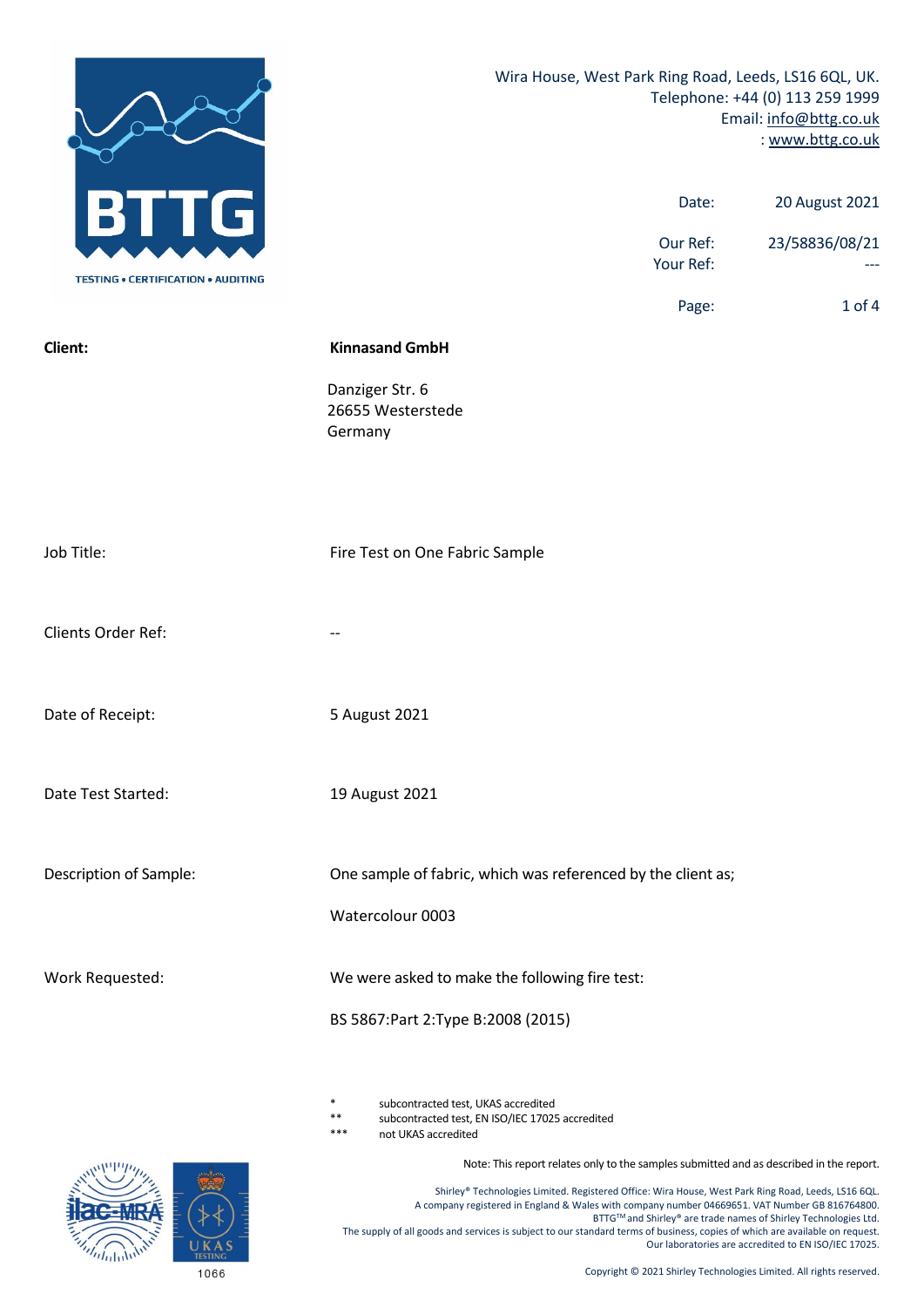

| <b>20 August 2021</b> | Date:                 |
|-----------------------|-----------------------|
| 23/58836/08/21        | Our Ref:<br>Your Ref: |
| 2 of 4                | Page:                 |

**Client: Kinnasand GmbH**

## **BS 5867: Part 2: 2008 (2015): Type B Curtains, Drapes and Blinds**

## **Conditioning**

The test specimens were conditioned for at least 24 hours in the standard atmosphere of  $65 \pm 5$  % relative humidity and  $20 \pm 2$  °C.

## **Testing as received**

Three specimens from both length and width were tested in accordance with BS EN ISO 15025:Procedure A (surface ignition):2002. The sample was tested at 20°C and 41% relative humidity.

Each specimen was subjected to an applied flame using propane and a 15 second flame application time. The results obtained (shown in the table below) were assessed according to the requirements of BS 5867:Part 2:Type B:2008 (2015).

### **Pre‐treatment**

If the fabric is a pass in the `as received` condition then the fabric is subjected a water soak procedure as specified in BS EN 1021:Annex D:2006.

## **Testing after pre‐treatment**

Three specimens, after pre-treatment, from both length and width were tested following the procedure described above.

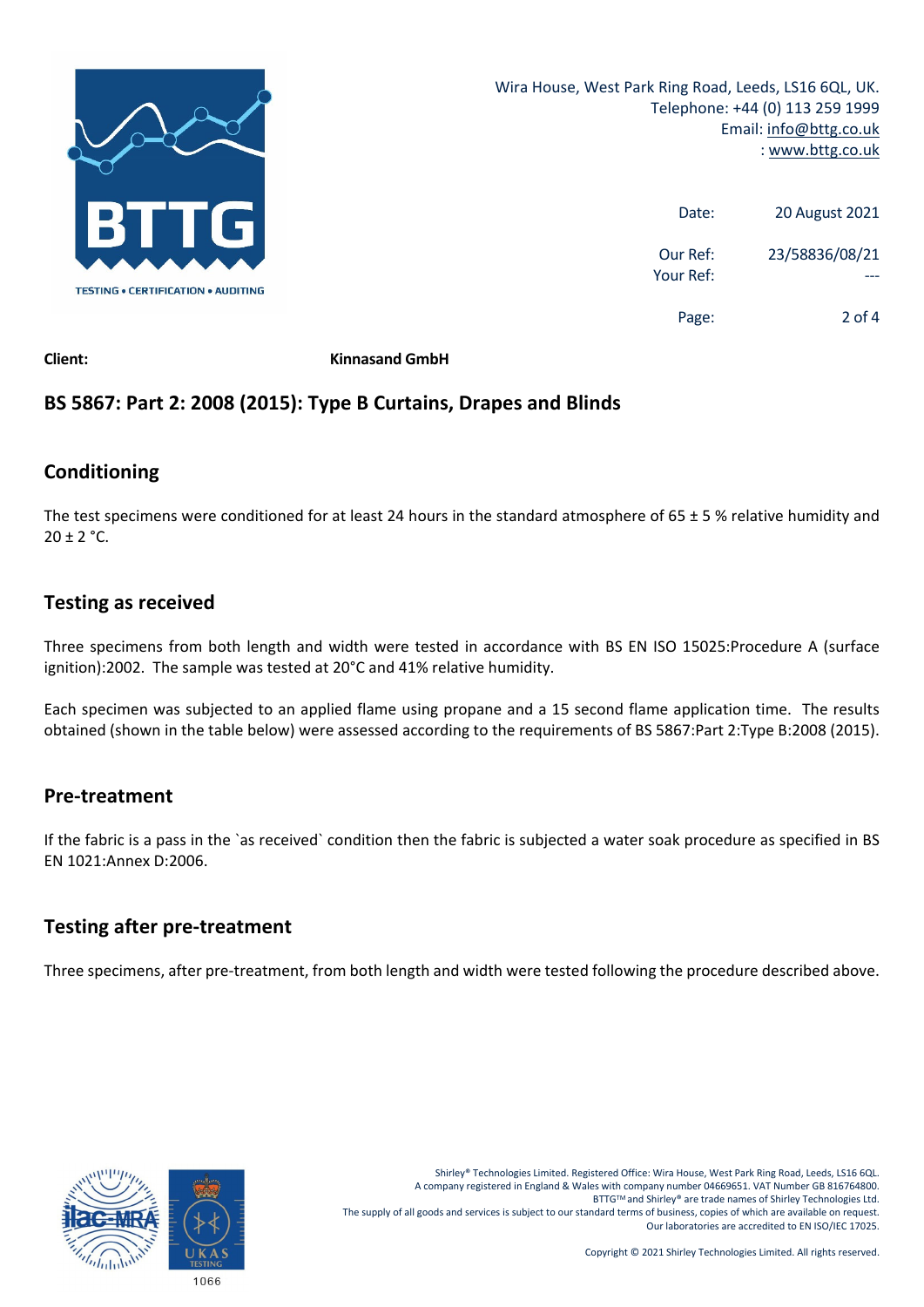

| 20 August 2021 | Date:                 |
|----------------|-----------------------|
| 23/58836/08/21 | Our Ref:<br>Your Ref: |
| 3 of $4$       | Page:                 |

#### **Client: Kinnasand GmbH**

## **Results ‐ Testing as Received:**

|                          | Length |    |     | Width |     |    |
|--------------------------|--------|----|-----|-------|-----|----|
| Specimen No.             |        |    |     |       |     |    |
| Flame reached an edge    | No     | No | No. | No    | No  | No |
| Hole reached an edge     | No     | No | No  | No    | No  | No |
| Flaming debris separated | No.    | No | No  | No    | No. | No |
| Afterflame (s)           |        |    |     |       |     |    |
| Afterglow (s)            |        |    |     |       |     |    |

Requirements ‐ Any "Yes" means fail except if only one specimen fails a further 6 specimens are tested, if the second 6 specimens all pass the result is a pass.

#### **Result in 'as received': Pass**

## **Results ‐ Testing after pre‐treatment:**

|                          | Length |     |     | Width |    |    |
|--------------------------|--------|-----|-----|-------|----|----|
| Specimen No.             |        |     |     |       |    |    |
| Flame reached an edge    | No     | No  | No  | No.   | No | No |
| Hole reached an edge     | No     | No  | No. | No.   | No | No |
| Flaming debris separated | No     | No. | No  | No.   | No | No |
| Afterflame (s)           |        |     |     |       |    |    |
| Afterglow (s)            |        |     |     |       |    |    |

Requirements ‐ Any "Yes" means fail except if only one specimen fails a further 6 specimens are tested, if the second 6 specimens all pass the result is a pass.

#### **Result in `after pre‐treatment': Pass**



Shirley® Technologies Limited. Registered Office: Wira House, West Park Ring Road, Leeds, LS16 6QL. A company registered in England & Wales with company number 04669651. VAT Number GB 816764800. BTTG™ and Shirley® are trade names of Shirley Technologies Ltd. The supply of all goods and services is subject to our standard terms of business, copies of which are available on request. Our laboratories are accredited to EN ISO/IEC 17025.